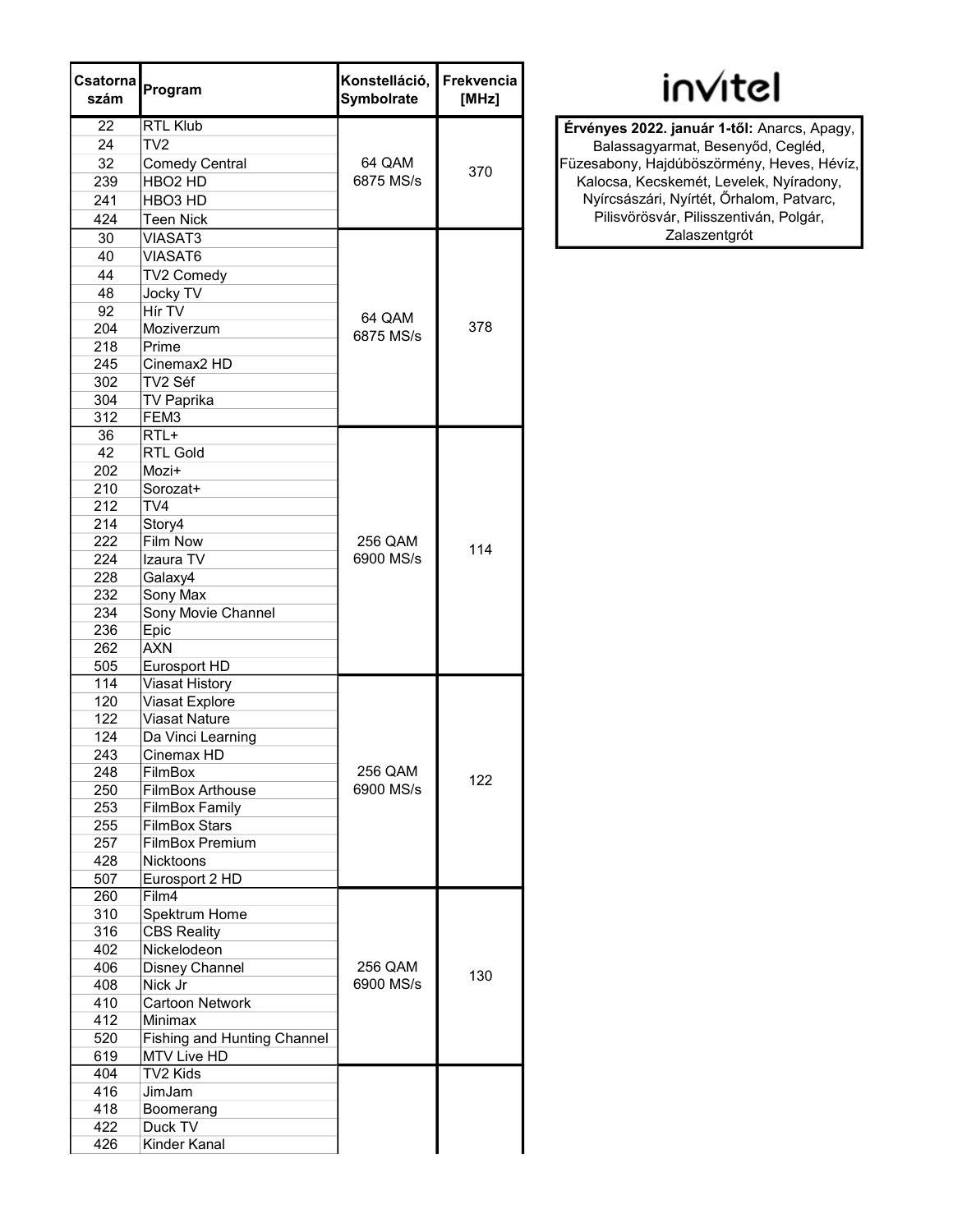| 602            | Sláger                        |           |     |
|----------------|-------------------------------|-----------|-----|
| 604            | Zenebutik                     |           |     |
| 606            | Muzsika TV                    |           |     |
| 608            | <b>MTV Hungary</b>            | 256 QAM   | 138 |
| 610            | <b>MTV Hits</b>               | 6900 MS/s |     |
| 612            | <b>H!T Music Channel</b>      |           |     |
| 614            | VH <sub>1</sub>               |           |     |
| 616            | <b>MTV Dance</b>              |           |     |
| 618            | <b>Nick Music</b>             |           |     |
| 621            | <b>MTV Rocks</b>              |           |     |
| 623            | Music channel                 |           |     |
|                |                               |           |     |
| 627            | <b>VH1 Classic</b>            |           |     |
| 230            | <b>Comedy Central Family</b>  |           |     |
| 314            | <b>HGTV</b>                   |           |     |
| 704            | Deutche Welle                 |           |     |
| 706            | ProSieben                     |           |     |
| 708            | Sat 1                         |           |     |
| 712            | Al Jazeera                    |           |     |
| 714            | <b>CNN</b>                    |           |     |
| 716            | Sky news                      | 256 QAM   |     |
| 720            | <b>RTR Planeta</b>            | 6900 MS/s | 146 |
| 728            | <b>TV5MONDE</b>               |           |     |
| 730            | Rai uno                       |           |     |
| 732            | TVE                           |           |     |
| 734            | <b>NTDTV</b>                  |           |     |
| 940            | PAX TV                        |           |     |
| 941            | Bonum TV                      |           |     |
| 942            | Hatoscsatorna                 |           |     |
| 943            | D <sub>1</sub> TV             |           |     |
| 102            | Discovery Channel             |           |     |
| 125            | <b>DIGI Life HD</b>           |           |     |
| 306            | TLC                           |           |     |
| 702            | <b>ARTE</b>                   |           |     |
| 710            | News 24                       | 256 QAM   |     |
| 722            | Pervij Kanal                  | 6900 MS/s | 154 |
| 724            | <b>TVP Polonia</b>            |           |     |
| 726            | Romania TV                    |           |     |
| 804            | Hustler                       |           |     |
| 810            | Private TV                    |           |     |
|                |                               | 256 QAM   |     |
| 1              | M <sub>1</sub> H <sub>D</sub> |           | 162 |
|                |                               | 6900 MS/s |     |
| 3              | M2/Petőfi TV HD               |           |     |
| 5              | Duna HD                       |           |     |
| $\overline{7}$ | M4 Sport HD                   |           |     |
| 11             | M <sub>5</sub> H <sub>D</sub> |           |     |
| 901            | MR1 - Kossuth                 |           |     |
| 902            | MR2 - Petőfi                  |           |     |
| 903            | MR3 - Bartók                  |           |     |
| 904            | Dankó rádió                   |           |     |
| 905            | Rádió 1                       |           |     |
| 906            | Sláger FM                     |           |     |
| 9              | Duna World /M4 Sport + HD     |           |     |
| 21             | RTL Klub HD                   |           |     |
| 23             | TV2 HD                        |           |     |
| 25             | SuperTV2 HD                   |           |     |
| 27             | RTL II HD                     | 256 QAM   |     |
| 49             | Dikh TV                       | 6900 MS/s | 450 |
| 907            | Jazzy rádió                   |           |     |
| 908            | Klasszik Rádió                |           |     |
| 909            | Mária Rádió                   |           |     |
| 911            | Klub rádió                    |           |     |
| 93             | ATV HD                        |           |     |
|                |                               |           |     |